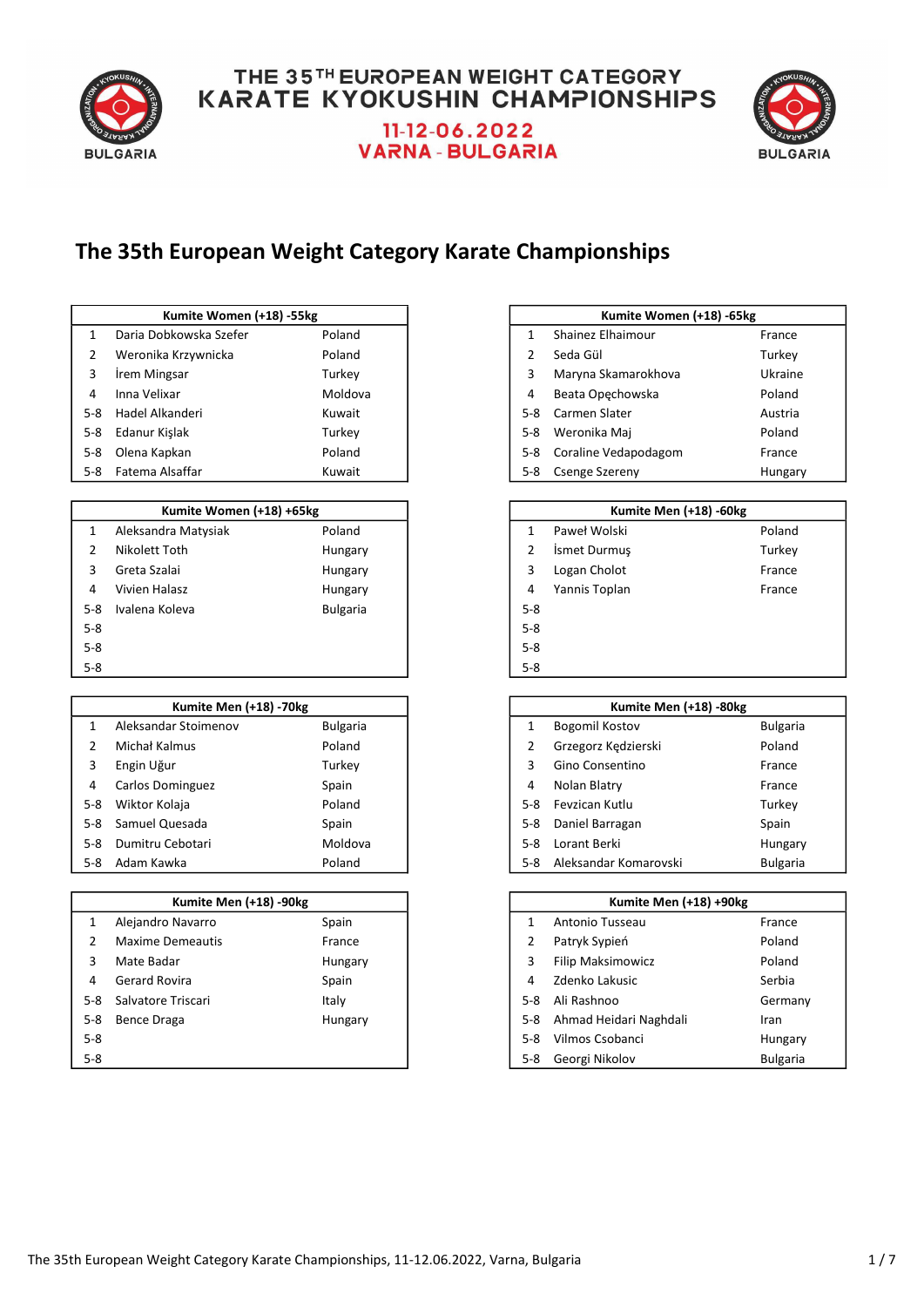|   | Kata Women (+18)     |                 |  |
|---|----------------------|-----------------|--|
|   | Katarzyna Daniluk    | Poland          |  |
|   | Aleksandra Wieczorek | Poland          |  |
|   | Zornitsa Kostova     | <b>Bulgaria</b> |  |
| 4 | Cristina Romero      | Spain           |  |
|   | Ainara Puche         | Spain           |  |
| 6 | Elsa Alvarez         | Spain           |  |

|   | Team Kata            |                 |
|---|----------------------|-----------------|
|   | Ludivine Vedapodagom |                 |
|   | Jean-Luc Vedapodagom |                 |
| 1 | Aurélie Apavou       | France          |
|   | <b>Zaur Mamedov</b>  |                 |
|   | Maryna Skamarokhova  |                 |
|   | <b>Flnur Mamedov</b> |                 |
| 2 | Vytalii Korotkevych  | Ukraine         |
|   | Balazs Papai         |                 |
|   | Balazs Ördög         |                 |
| 3 | Leila Polak          | Hungary         |
|   | Teodora Mladenova    |                 |
|   | Presiana Mladenova   |                 |
| 4 | Raya Taneva          | <b>Bulgaria</b> |
| 5 |                      |                 |
| 6 |                      |                 |
|   |                      |                 |

Shainez Elhaimour France

**Best Technik** 

|                                                | Kata Men (+18)                     |         |  |  |  |
|------------------------------------------------|------------------------------------|---------|--|--|--|
| $\mathbf{1}$                                   | Belgium<br><b>Francois Staring</b> |         |  |  |  |
| Poland<br>Marcin Sturgulewski<br>$\mathcal{P}$ |                                    |         |  |  |  |
| Poland<br>Jan Waniewski<br>3                   |                                    |         |  |  |  |
| Miłosz Wolak<br>Poland<br>4                    |                                    |         |  |  |  |
| 5<br><b>Balazs Papai</b><br>Hungary            |                                    |         |  |  |  |
| 6                                              | Sandor Laczko                      | Hungary |  |  |  |

| <b>Best Spirit</b>   |                 |
|----------------------|-----------------|
| Aleksandar Stoimenov | <b>Bulgaria</b> |
|                      |                 |

### European Seniors Karate Championships

|       | Kumite Men Senior 35-44 years old, -85kg |                 | Kumite Men Senior 35-44 years old, +85kg |                |
|-------|------------------------------------------|-----------------|------------------------------------------|----------------|
| 1     | Adam Chrzanowski                         | Poland          | Arnaud: Nekam<br>1                       | France         |
| 2     | Krzysztof Szczepański                    | Poland          | Ariel Miszkiniuk                         | Poland<br>Iran |
| 3     | Kyrylo Leonov                            | Ukraine         | 3<br>Seyed Kamel Mohammadi               |                |
| 3     | Tomasz Dziuba                            | Poland          | Jaafar Abbas<br>3                        | Kuwait         |
| $5-8$ | Zoltan Horvath                           | Hungary         | $5-8$                                    |                |
| $5-8$ | Jakub Piątowski                          | Poland          | $5 - 8$                                  |                |
| $5-8$ | Tomasz Pikuła                            | Poland          | $5 - 8$                                  |                |
| 5-8   | Dobromir Yanev                           | <b>Bulgaria</b> | $5-8$                                    |                |
|       |                                          |                 |                                          |                |
|       | Kumite Men Senior +45 years old, -85kg   |                 | Kumite Men Senior +45 years old, +85kg   |                |
| 1     | Jan Masior                               | Poland          | Tomasz Maturski<br>1                     | Poland         |
| 2     | Dimitar Pendzhurov                       | <b>Bulgaria</b> | Rafał Kubicki                            | Poland         |
| 3     | Dariusz Cymmerman                        | Poland          | 3                                        |                |

|               | Kumite Men Senior 35-44 years old, +85kg |        |  |  |  |  |  |  |
|---------------|------------------------------------------|--------|--|--|--|--|--|--|
| 1             | Arnaud: Nekam                            | France |  |  |  |  |  |  |
| $\mathcal{P}$ | Ariel Miszkiniuk                         | Poland |  |  |  |  |  |  |
| 3             | Seyed Kamel Mohammadi                    | Iran   |  |  |  |  |  |  |
| 3             | Jaafar Abbas                             | Kuwait |  |  |  |  |  |  |
| $5-8$         |                                          |        |  |  |  |  |  |  |
| $5 - 8$       |                                          |        |  |  |  |  |  |  |
| $5 - 8$       |                                          |        |  |  |  |  |  |  |
| $5 - 8$       |                                          |        |  |  |  |  |  |  |
|               |                                          |        |  |  |  |  |  |  |

| Kumite Men Senior +45 years old, -85kg |                    |                 | Kumite Men Senior +45 years old, +85kg |                 |        |
|----------------------------------------|--------------------|-----------------|----------------------------------------|-----------------|--------|
| 1                                      | Jan Masior         | Poland          |                                        | Tomasz Maturski | Poland |
| 2                                      | Dimitar Pendzhurov | <b>Bulgaria</b> |                                        | Rafał Kubicki   | Poland |
| 3                                      | Dariusz Cymmerman  | Poland          | 3                                      |                 |        |
| 3                                      | Jerzy Kowalczyk    | Poland          | 3                                      |                 |        |
| 5-8                                    | Vincent Oune-Bive  | France          | $5-8$                                  |                 |        |
| 5-8                                    | Mugurel Olariu     | Romania         | $5 - 8$                                |                 |        |
| $5-8$                                  |                    |                 | $5-8$                                  |                 |        |
| $5-8$                                  |                    |                 | $5-8$                                  |                 |        |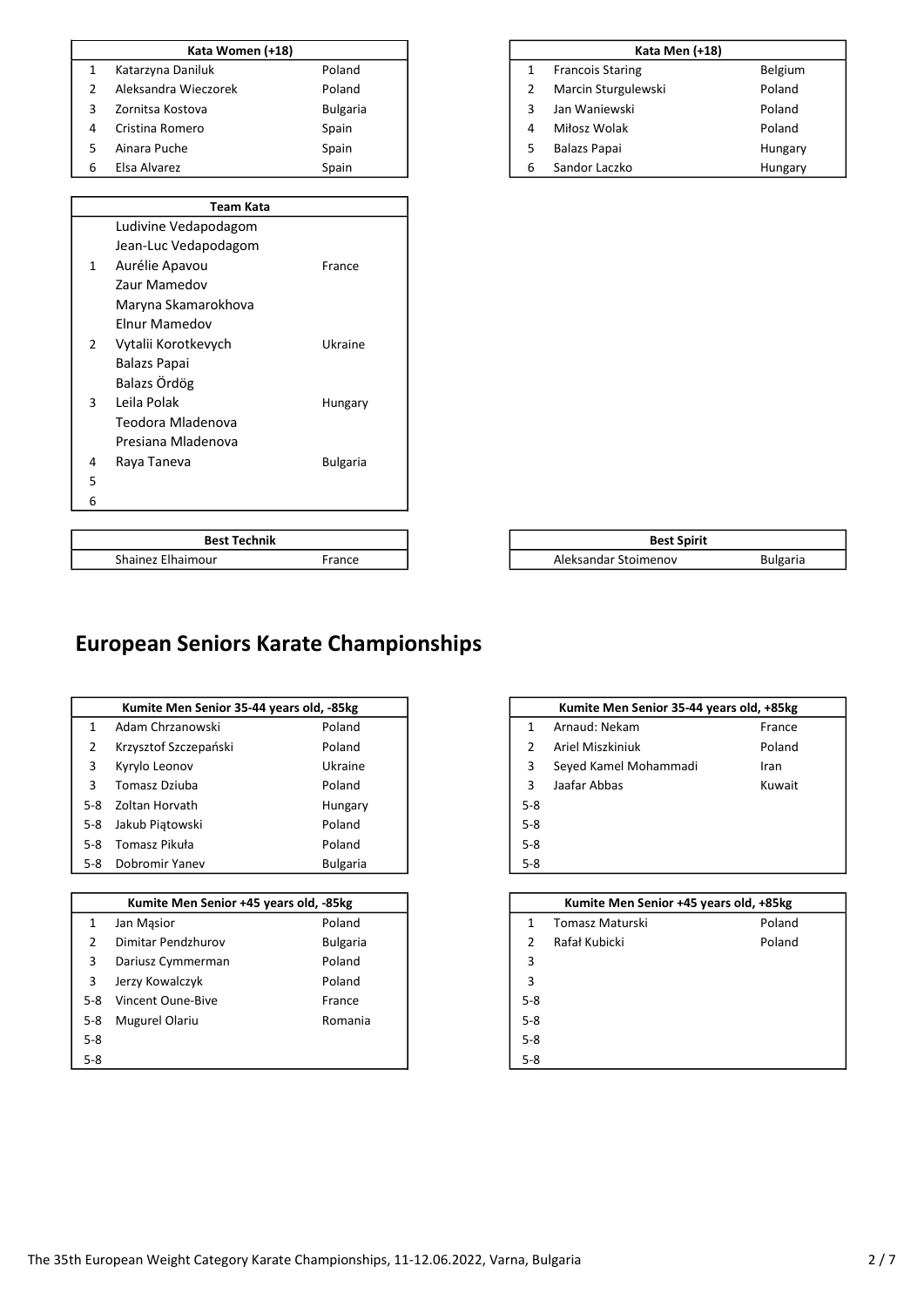## European Juniors Karate Championships

|     | Kumite Girls 10-11 years old, -35kg |                 |         | Kumite Girls 10-11 years old, -40kg |
|-----|-------------------------------------|-----------------|---------|-------------------------------------|
|     | Anastasia Josan                     | Moldova         |         | Agnieszka Słowińska                 |
|     | Malwina Helik                       | Poland          |         | Oliwia Krasuska                     |
| 3   | Melisa Neziri                       | Austria         |         | Katarzyna Kasperska                 |
| 3   | Julia Hołownia                      | Poland          |         | Sandra Adamiak                      |
| 5-8 | Izabella Angelova                   | <b>Bulgaria</b> | $5-8$   | Jana Lalic                          |
| 5-8 | Andreea Mogin                       | Romania         | $5 - 8$ | Aleksandra Rajkowska                |
| 5-8 | Julia Wołodkowicz                   | Poland          | $5-8$   | Amelia Spudowska                    |
| 5-8 | Magnoliya Raykova                   | <b>Bulgaria</b> | $5 - 8$ |                                     |

| Kumite Girls 10-11 years old, +40kg |                     |                 |       | Kumite Boys 10-11 years old, -35kg |                 |
|-------------------------------------|---------------------|-----------------|-------|------------------------------------|-----------------|
|                                     | Ana Popescu         | Romania         |       | Artem Isadchenko                   | Poland          |
|                                     | Selena Stanimirovic | Serbia          |       | Serghei Ceban                      | Moldova         |
| 3                                   | Yoanna Doneva       | <b>Bulgaria</b> |       | David Ion                          | Romania         |
|                                     | Alisa Kushchu       | <b>Bulgaria</b> |       | Mario Alexandru Pereanu            | Romania         |
| 5-8                                 | Mihaela Miteva      | <b>Bulgaria</b> | 5-8   | <b>Tycian Bielak</b>               | Poland          |
| 5-8                                 | Mariya Mustakerova  | <b>Bulgaria</b> | $5-8$ | Dimitar Karbov                     | <b>Bulgaria</b> |
| $5 - 8$                             | Andra Gavrila       | Romania         | $5-8$ | Alexandru Ivan                     | Romania         |
| 5-8                                 | Livia Bieniek       | Germany         | 5-8   | Cezary Księżarek                   | Poland          |

|       | Kumite Boys 10-11 years old, -40kg |                 |
|-------|------------------------------------|-----------------|
|       | Maciej Buczacki                    | Poland          |
|       | <b>Robert Tanasescu</b>            | Romania         |
| 3     | Stanislav Ivanov                   | <b>Bulgaria</b> |
| 3     | Mario Zahov                        | <b>Bulgaria</b> |
| $5-8$ | Boyan Pachev                       | <b>Bulgaria</b> |
| $5-8$ | Vlad Paun                          | Romania         |
| $5-8$ | Mert Mehmedov                      | <b>Bulgaria</b> |
| 5-8   | Andrzej Mazur                      | Poland          |

|       | Kumite Boys 10-11 years old, +45kg |                 |         | Kumite Girls 12-13 years old, -40kg |                 |
|-------|------------------------------------|-----------------|---------|-------------------------------------|-----------------|
|       | Liam Oune-Bive                     | France          |         | Slavena Doncheva                    | <b>Bulgaria</b> |
|       | Dawid Burkat                       | Poland          |         | Charlène Ramsamy                    | France          |
|       | Petko Minkov                       | <b>Bulgaria</b> | 3       | Andra Leciu                         | Romania         |
|       | Atanas Valev                       | <b>Bulgaria</b> | 3       | Nicoleta Pandele                    | Romania         |
| 5-8   | Jakub Pudełek                      | Poland          | 5-8     | Nikoletta Koszewska                 | Poland          |
| 5-8   | Kuba Grynkiewicz                   | Poland          | $5 - 8$ |                                     |                 |
| $5-8$ | Eduard Lalac                       | Moldova         | $5 - 8$ |                                     |                 |
| 5-8   | Elisei Adrian Georgescu            | Romania         | $5 - 8$ |                                     |                 |

|       | Kumite Girls 12-13 years old, -45kg |                 |       | Kumite Girls 12-13 years old, -50kg |                 |
|-------|-------------------------------------|-----------------|-------|-------------------------------------|-----------------|
|       | Alexandra Burada                    | Romania         |       | Aleksandra Wojnicz                  | Poland          |
|       | Mehlika Akil                        | Turkey          |       | Gabriela Bieniada                   | Poland          |
| 3     | Anna Grochalska                     | Poland          | 3     | Oliwia Burzyńska                    | Poland          |
| 3     | Rozalia Bielak                      | Poland          | 3     | Lena Pskowska                       | Poland          |
| $5-8$ | Katarzyna Frankiewicz               | Poland          | $5-8$ | Lenka Obradovic                     | Serbia          |
| $5-8$ | Yoana Vasileva                      | <b>Bulgaria</b> | $5-8$ | Karolina Navaro                     | <b>Bulgaria</b> |
| $5-8$ | Kameliya Gicheva                    | <b>Bulgaria</b> | 5-8   | Dariya Mollova                      | <b>Bulgaria</b> |
| $5-8$ |                                     |                 | $5-8$ | Kata Gubucz                         | Hungary         |

| Kumite Girls 10-11 years old, -35kg |                 |         | Kumite Girls 10-11 years old, -40kg |        |  |
|-------------------------------------|-----------------|---------|-------------------------------------|--------|--|
| tasia Josan                         | Moldova         |         | Agnieszka Słowińska                 | Poland |  |
| vina Helik                          | Poland          |         | Oliwia Krasuska                     | Poland |  |
| sa Neziri                           | Austria         | 3       | Katarzyna Kasperska                 | Poland |  |
| Hołownia                            | Poland          |         | Sandra Adamiak                      | Poland |  |
| ella Angelova                       | <b>Bulgaria</b> | $5-8$   | Jana Lalic                          | Serbia |  |
| eea Mogin                           | Romania         | $5-8$   | Aleksandra Rajkowska                | Poland |  |
| Wołodkowicz                         | Poland          | 5-8     | Amelia Spudowska                    | Poland |  |
| noliya Raykova                      | <b>Bulgaria</b> | $5 - 8$ |                                     |        |  |

| Kumite Girls 10-11 years old, +40kg |                        |                 | Kumite Boys 10-11 years old, -35kg |                         |                 |
|-------------------------------------|------------------------|-----------------|------------------------------------|-------------------------|-----------------|
| 1                                   | Ana Popescu            | Romania         |                                    | Artem Isadchenko        | Poland          |
| $\mathcal{L}$                       | Selena Stanimirovic    | Serbia          |                                    | Serghei Ceban           | Moldova         |
| 3                                   | Yoanna Doneva          | <b>Bulgaria</b> |                                    | David Ion               | Romania         |
| 3                                   | Alisa Kushchu          | <b>Bulgaria</b> |                                    | Mario Alexandru Pereanu | Romania         |
| 5-8                                 | Mihaela Miteva         | <b>Bulgaria</b> | 5-8                                | <b>Tycian Bielak</b>    | Poland          |
|                                     | 5-8 Mariya Mustakerova | <b>Bulgaria</b> | 5-8                                | Dimitar Karbov          | <b>Bulgaria</b> |
|                                     | 5-8 Andra Gavrila      | Romania         | 5-8                                | Alexandru Ivan          | Romania         |
|                                     | 5-8 Livia Bieniek      | Germany         |                                    | 5-8 Cezary Księżarek    | Poland          |

| Kumite Boys 10-11 years old, -40kg |                 | Kumite Boys 10-11 years old, -45kg |                        |                 |
|------------------------------------|-----------------|------------------------------------|------------------------|-----------------|
| ei Buczacki                        | Poland          |                                    | <b>Tiberiu Tcaciuc</b> | Romania         |
| ert Tanasescu                      | Romania         |                                    | <b>Anton Hristov</b>   | <b>Bulgaria</b> |
| islav Ivanov                       | <b>Bulgaria</b> | 3                                  | Ivan Zamfirov          | <b>Bulgaria</b> |
| o Zahov                            | <b>Bulgaria</b> | 3                                  |                        |                 |
| n Pachev                           | <b>Bulgaria</b> | $5 - 8$                            |                        |                 |
| Paun                               | Romania         | $5 - 8$                            |                        |                 |
| : Mehmedov                         | <b>Bulgaria</b> | $5-8$                              |                        |                 |
| zei Mazur                          | Poland          | $5 - 8$                            |                        |                 |

| Kumite Boys 10-11 years old, +45kg |  |         |                     |                                     |
|------------------------------------|--|---------|---------------------|-------------------------------------|
| France                             |  |         | Slavena Doncheva    | <b>Bulgaria</b>                     |
| Poland                             |  | 2       | Charlène Ramsamy    | France                              |
| <b>Bulgaria</b>                    |  | 3       | Andra Leciu         | Romania                             |
| <b>Bulgaria</b>                    |  | 3       | Nicoleta Pandele    | Romania                             |
| Poland                             |  | $5-8$   | Nikoletta Koszewska | Poland                              |
| Poland                             |  | $5 - 8$ |                     |                                     |
| Moldova                            |  | $5-8$   |                     |                                     |
| Romania                            |  | $5 - 8$ |                     |                                     |
|                                    |  |         |                     | Kumite Girls 12-13 years old, -40kg |

| Kumite Girls 12-13 years old, -45kg |                 |       | Kumite Girls 12-13 years old, -50kg |                 |
|-------------------------------------|-----------------|-------|-------------------------------------|-----------------|
| andra Burada                        | Romania         |       | Aleksandra Wojnicz                  | Poland          |
| lika Akil                           | Turkey          |       | Gabriela Bieniada                   | Poland          |
| ı Grochalska                        | Poland          | 3     | Oliwia Burzyńska                    | Poland          |
| lia Bielak                          | Poland          |       | Lena Pskowska                       | Poland          |
| rzyna Frankiewicz                   | Poland          | $5-8$ | Lenka Obradovic                     | Serbia          |
| a Vasileva                          | <b>Bulgaria</b> | 5-8   | Karolina Navaro                     | <b>Bulgaria</b> |
| eliya Gicheva                       | <b>Bulgaria</b> | 5-8   | Dariya Mollova                      | <b>Bulgaria</b> |
|                                     |                 | 5-8   | Kata Gubucz                         | Hungary         |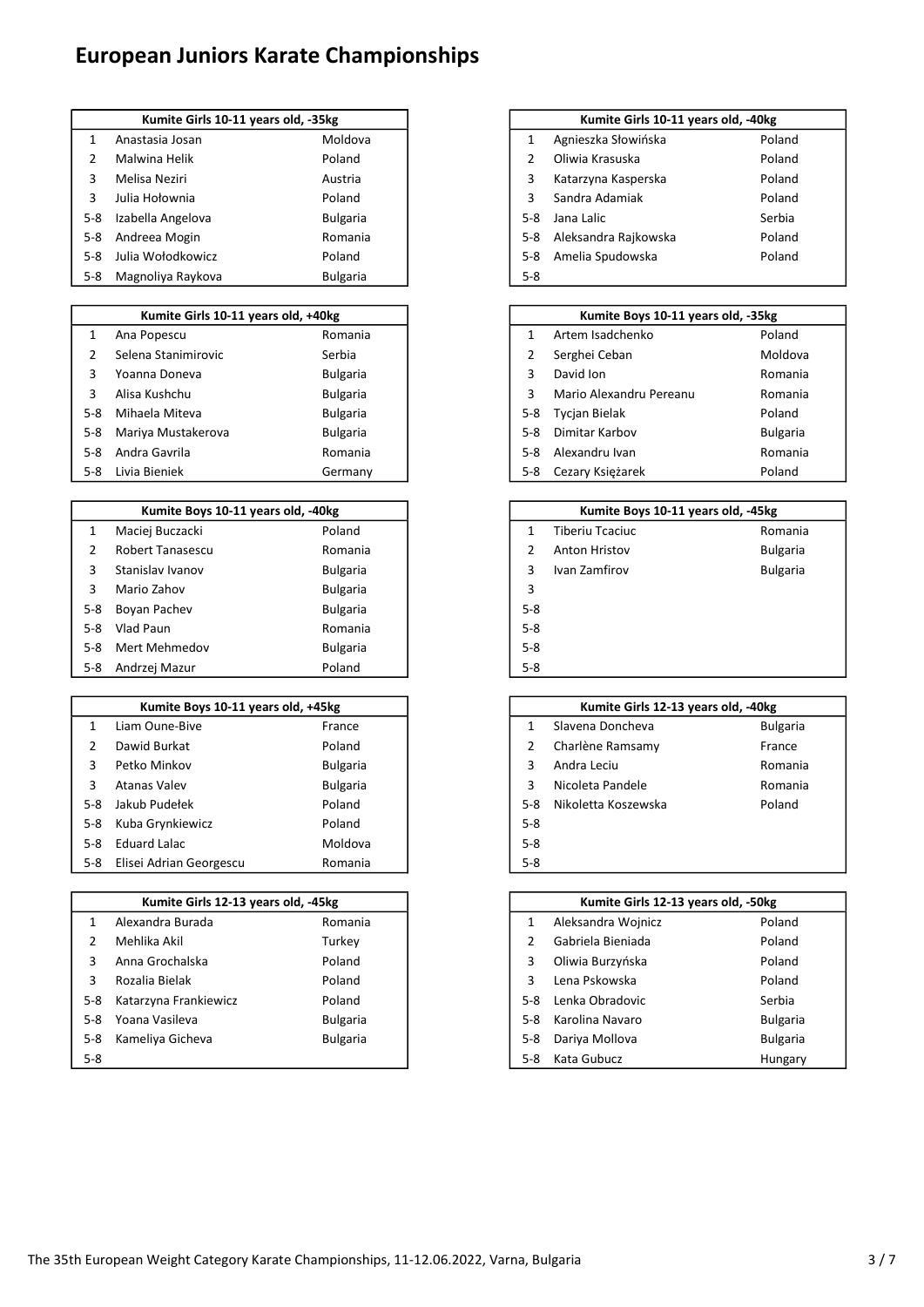|         | Kumite Girls 12-13 years old, +50kg |         |       | Kumite Boys 12-13 years old, -40kg |  |
|---------|-------------------------------------|---------|-------|------------------------------------|--|
|         | Bianca Enache                       | Romania |       | Kerem Colak                        |  |
|         | Maja Dziubińska                     | Poland  |       | Aleksander-Khanan Eroshkin         |  |
| 3       | Nisagül Büyük                       | Turkey  | 3     | Kyrylo Marchenko                   |  |
|         | Andreea Mitroi                      | Romania |       | Illia Zatievakhin                  |  |
| $5-8$   | Weronika Chmielewska                | Poland  | $5-8$ | Yaroslav Danilov                   |  |
| $5 - 8$ | Iryna Oliinyk                       | Ukraine | $5-8$ | Vlad Barroso                       |  |
| $5-8$   | Anastasia Svetova                   | Moldova | 5-8   | Sawaa Brodskij                     |  |
| 5-8     | İrem Öztürk                         | Turkey  | 5-8   | Mikołaj Łoza                       |  |

|       | Kumite Boys 12-13 years old, -45kg |                 |       | Kumite Boys 12-13 years old, -50kg |                 |
|-------|------------------------------------|-----------------|-------|------------------------------------|-----------------|
|       | Szymon Madry                       | Poland          |       | Emil Rosca                         | Moldova         |
|       | Mario Diaconu                      | Romania         |       | Konrad Dobrzyń                     | Poland          |
|       | Nikola Kalkovski                   | <b>Bulgaria</b> |       | <b>Brad Emilian Racuciu</b>        | Romania         |
|       | Piotr Dziuba                       | Poland          |       | Hubert Goń                         | Poland          |
| $5-8$ | Reza Zahedi                        | Iran            | 5-8   | Sebastian Chawryło                 | Poland          |
| $5-8$ | Yordan Milchev                     | <b>Bulgaria</b> | $5-8$ | Michał Gradziński                  | Poland          |
| $5-8$ | Nemanja Jevtic                     | Serbia          | $5-8$ | Nikolay Stefanov                   | <b>Bulgaria</b> |
| 5.8   |                                    |                 |       | 5-8 Vlad Alevandru Mihai           | Romania         |

|     | Kumite Boys 12-13 years old, -55kg |                 |
|-----|------------------------------------|-----------------|
|     | Bertalan Papai                     | Hungary         |
|     | <b>Valentin Borisov</b>            | <b>Bulgaria</b> |
|     | Alan Kania                         | Poland          |
|     | Patrik Kovacs                      | Hungary         |
| 5-8 | Georgi Nikolov                     | <b>Bulgaria</b> |
| 5-8 | Ayan Serif                         | Romania         |
| 5-8 | Victor Preda                       | Romania         |
|     | 5-8 Teodor Todorov                 | <b>Bulgaria</b> |

|       | Kumite Girls 14-15 years old, -50kg |         |
|-------|-------------------------------------|---------|
|       | Selvi Naz Parlak                    | Turkey  |
| 2     | Weronika Błaszczyk                  | Poland  |
| 3     | Marta Grzegorczyk                   | Poland  |
| 3     | Patrycia Jakubiak                   | Poland  |
| $5-8$ | Kata Abonyi                         | Hungary |
| $5-8$ | Wiktoria Krasuska                   | Poland  |
| $5-8$ | Anna Spudowska                      | Poland  |
| 5-8   | Dorottya Nagy                       | Hungary |

|       | Kumite Girls 14-15 years old, -60kg |         |         | Kumite Girls 14-15 years old, +60kg |         |
|-------|-------------------------------------|---------|---------|-------------------------------------|---------|
|       | Maria Georgescu                     | Romania |         | Martyna Nowosad                     | Poland  |
|       | Natalia Koc                         | Poland  |         | Aysun Stefanle Durmaz               | Turkey  |
| 3     | Amelia Zareba                       | Poland  |         | Ecaterina Mojaeva                   | Moldova |
|       | Julia Kalinowska                    | Poland  |         | Solène Ramsamy                      | France  |
| 5-8   | Zuzanna Dabkowska                   | Poland  | $5 - 8$ |                                     |         |
| $5-8$ | Gabriela Simińska                   | Poland  | $5 - 8$ |                                     |         |
| $5-8$ | Marta Kubas                         | Poland  | $5 - 8$ |                                     |         |
| 5-8   | <b>Mallaury Constant</b>            | France  | $5 - 8$ |                                     |         |

| Kumite Girls 12-13 years old, +50kg |         |       | Kumite Boys 12-13 years old, -40kg |         |
|-------------------------------------|---------|-------|------------------------------------|---------|
| ca Enache                           | Romania |       | Kerem Colak                        | Turkey  |
| ı Dziubińska                        | Poland  |       | Aleksander-Khanan Eroshkin         | Germany |
| gül Büyük-                          | Turkey  | 3     | Kyrylo Marchenko                   | Ukraine |
| eea Mitroi                          | Romania |       | Illia Zatievakhin                  | Ukraine |
| onika Chmielewska                   | Poland  | $5-8$ | <b>Yaroslav Danilov</b>            | Ukraine |
| ı Oliinyk                           | Ukraine | $5-8$ | Vlad Barroso                       | Romania |
| tasia Svetova                       | Moldova | 5-8   | Sawaa Brodskij                     | Germany |
| Öztürk                              | Turkey  | 5-8   | Mikołaj Łoza                       | Poland  |

|       | Kumite Boys 12-13 years old, -45kg |                 |       | Kumite Boys 12-13 years old, -50kg |                 |
|-------|------------------------------------|-----------------|-------|------------------------------------|-----------------|
| 1     | Szymon Madry                       | Poland          |       | Emil Rosca                         | Moldova         |
| 2     | Mario Diaconu                      | Romania         |       | Konrad Dobrzyń                     | Poland          |
| 3     | Nikola Kalkovski                   | <b>Bulgaria</b> |       | <b>Brad Emilian Racuciu</b>        | Romania         |
| 3     | Piotr Dziuba                       | Poland          |       | Hubert Goń                         | Poland          |
| 5-8   | Reza Zahedi                        | Iran            | 5-8   | Sebastian Chawryło                 | Poland          |
| 5-8   | Yordan Milchev                     | <b>Bulgaria</b> | $5-8$ | Michał Gradziński                  | Poland          |
|       | 5-8 Nemanja Jevtic                 | Serbia          | 5-8   | Nikolay Stefanov                   | <b>Bulgaria</b> |
| $5-8$ |                                    |                 | $5-8$ | Vlad Alexandru Mihai               | Romania         |

|     | Kumite Boys 12-13 years old, -55kg |                 |       | Kumite Boys 12-13 years old, +55kg |                 |
|-----|------------------------------------|-----------------|-------|------------------------------------|-----------------|
| 1   | Bertalan Papai                     | Hungary         |       | Mitko Stovanov                     | <b>Bulgaria</b> |
| 2   | <b>Valentin Borisov</b>            | <b>Bulgaria</b> |       | Georgi Dinev                       | <b>Bulgaria</b> |
| 3   | Alan Kania                         | Poland          |       | Amirali Bigdeloo                   | Iran            |
| 3   | Patrik Kovacs                      | Hungary         |       | Szymon Szumski                     | Poland          |
|     | 5-8 Georgi Nikolov                 | <b>Bulgaria</b> | $5-8$ | Mate Vidak                         | Hungary         |
|     | 5-8 Ayan Serif                     | Romania         | $5-8$ | Catalin Dragomir                   | Romania         |
| 5-8 | Victor Preda                       | Romania         | $5-8$ | Melen Sabriev                      | <b>Bulgaria</b> |
|     | 5-8 Teodor Todorov                 | <b>Bulgaria</b> | $5-8$ | Oliver Schmidt                     | Hungary         |

| Kumite Girls 14-15 years old, -50kg |         |       | Kumite Girls 14-15 years old, -55kg |                 |
|-------------------------------------|---------|-------|-------------------------------------|-----------------|
| Naz Parlak                          | Turkey  |       | Róża Okrasa                         | Poland          |
| onika Błaszczyk                     | Poland  |       | Karolina Gzieło                     | Poland          |
| a Grzegorczyk                       | Poland  |       | Boglarka Barabas                    | Hungary         |
| cia Jakubiak                        | Poland  |       | Kinga Kalisiewicz                   | Poland          |
| Abonyi                              | Hungary | $5-8$ | Zhizel Kioseva                      | <b>Bulgaria</b> |
| oria Krasuska                       | Poland  | $5-8$ | Iren Mitseva                        | <b>Bulgaria</b> |
| Spudowska                           | Poland  | $5-8$ | Emilia Frankiewicz                  | Poland          |
| ttya Nagy                           | Hungary | 5-8   | Raya Taneva                         | <b>Bulgaria</b> |

| Kumite Girls 14-15 years old, -60kg |         |         | Kumite Girls 14-15 years old, +60kg |         |
|-------------------------------------|---------|---------|-------------------------------------|---------|
| a Georgescu                         | Romania |         | Martyna Nowosad                     | Poland  |
| lia Koc                             | Poland  |         | Aysun Stefanle Durmaz               | Turkev  |
| lia Zareba                          | Poland  |         | Ecaterina Mojaeva                   | Moldova |
| Kalinowska                          | Poland  |         | Solène Ramsamy                      | France  |
| nna Dabkowska                       | Poland  | $5 - 8$ |                                     |         |
| iela Simińska                       | Poland  | $5 - 8$ |                                     |         |
| a Kubas                             | Poland  | $5 - 8$ |                                     |         |
| aury Constant                       | France  | $5 - 8$ |                                     |         |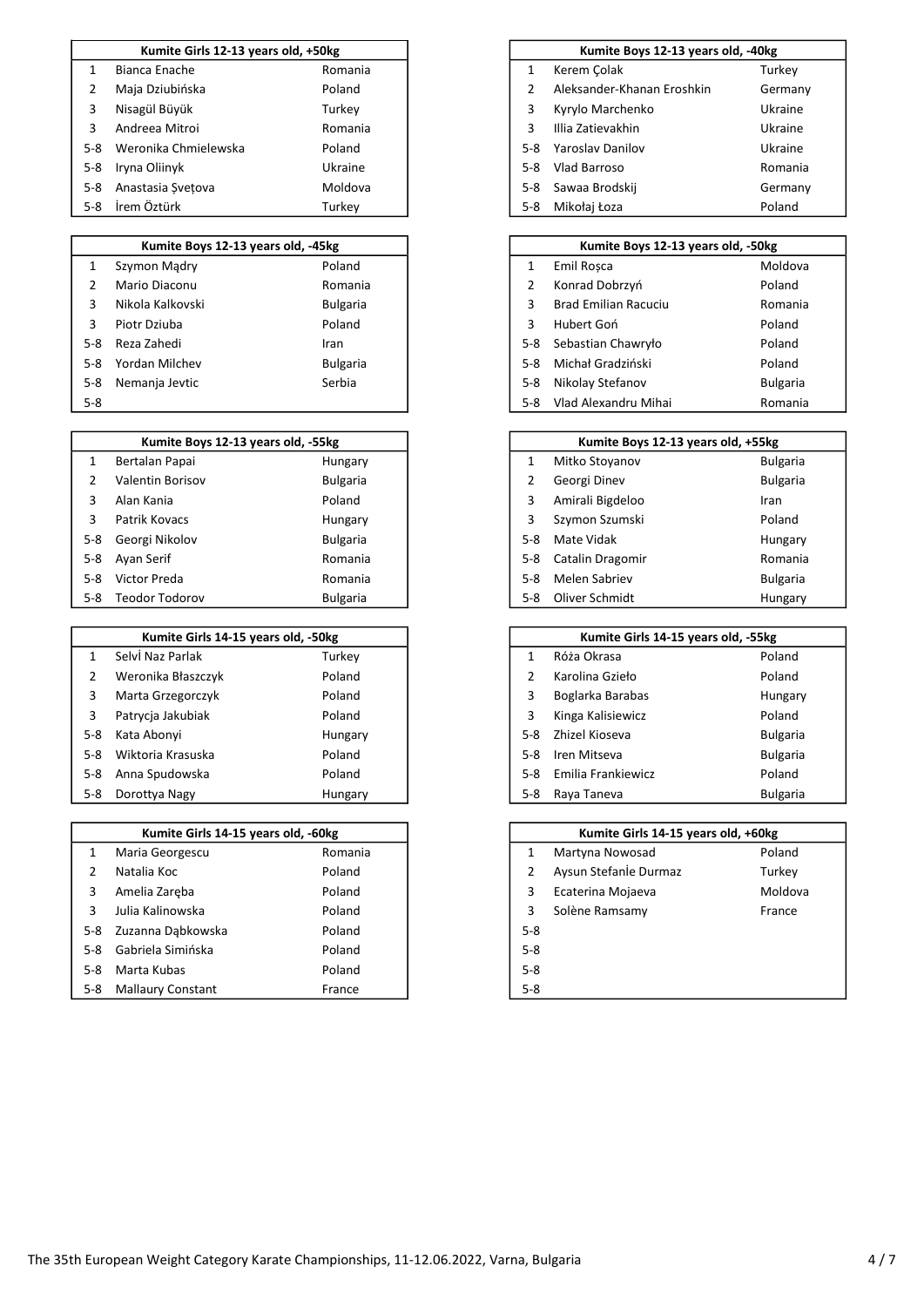|       | Kumite Boys 14-15 years old, -50kg |         |         | Kumite Boys 14-15 years old, -55kg |         |
|-------|------------------------------------|---------|---------|------------------------------------|---------|
|       | Gürkan Duman                       | Turkey  |         | Nikita Egorov                      | Moldova |
|       | Danylo Rudakov                     | Poland  |         | Nikita Yurenko                     | Ukraine |
| 3     | Artem Shulha                       | Ukraine | 3       | Adrian Paszkowski                  | Poland  |
| 3.    | Karol Pikuła                       | Poland  |         | Halll İbrahim Karahan              | Turkey  |
| 5-8   | Gabriel Koszolko                   | Poland  | $5-8$   | Marcel Kaczmarek                   | Poland  |
| 5-8   | Tamas Barath                       | Hungary | 5-8     | Jakub Przyczyna                    | Poland  |
| $5-8$ | Piotr Walkowiak                    | Poland  | $5 - 8$ |                                    |         |
| 5-8   | Egor Cebanu                        | Moldova | $5 - 8$ |                                    |         |

|       | Kumite Boys 14-15 years old, -60kg |                 |
|-------|------------------------------------|-----------------|
|       | Oleksandr Bezzubchenko             | Poland          |
|       | Robert Krupa                       | Poland          |
|       | Dimitar Borudzhiev                 | <b>Bulgaria</b> |
|       | Payle Bukelic                      | Serbia          |
| 5-8   | Jakub Augustyn                     | Poland          |
| $5-8$ | Gabriel Lutostanski                | Poland          |
| 5-8   | Filip Bukelic                      | Serbia          |
|       | 5-8 Sergio Jimenez                 | Spain           |

|       | Kumite Boys 14-15 years old, -70kg |                 |     | Kumite Boys 14-15 years old, -75kg |             |
|-------|------------------------------------|-----------------|-----|------------------------------------|-------------|
|       | Emir Bayram                        | Turkey          |     | Mykhailo Pelikh                    | Poland      |
|       | Antonino Pio De Francesco          | Italy           |     | Alan Bożek                         | Poland      |
| 3     | Marko Sijan                        | Serbia          | 3   | Denys Kazemirov                    | Ukraine     |
|       | <b>Stratimir Stratiev</b>          | <b>Bulgaria</b> | 3   | Marc Fuiorea                       | Romania     |
|       | 5-8 Cezary Sypien                  | Poland          | 5-8 | Arshia Sarrafan Chaharsoughi       | Iran        |
| $5-8$ | Sunni Mustafa                      | Romania         | 5-8 | Cosmin Vittorio Tatavura           | Romania     |
| $5-8$ | <b>Hristo Petrov</b>               | <b>Bulgaria</b> | 5-8 | Razvan Dardailoaiei                | Romania     |
| 5.8   |                                    |                 |     | 5-8 Carol Gaga                     | <b>IIAF</b> |

|     | Kumite Boys 14-15 years old, +75kg |                 |         | Kumite Girls 16-17 years old, -50kg |                 |
|-----|------------------------------------|-----------------|---------|-------------------------------------|-----------------|
|     | Arda Basma                         | Turkey          |         | Aleksandra Mincewicz                | Poland          |
|     | Mihai Mosoianu                     | Romania         |         | Klaudia Lipiec                      | Poland          |
| 3   | Anass Banan                        | Spain           | 3       | Anais Martín                        | Spain           |
|     | Emo Yanev                          | <b>Bulgaria</b> | 3       | Kristina Ganusheva                  | <b>Bulgaria</b> |
| 5-8 | Zhoro Zhechev                      | <b>Bulgaria</b> | $5-8$   | Zehra Dündar                        | Turkey          |
| 5-8 | Ali Malekian                       | Iran            | $5 - 8$ |                                     |                 |
| 5-8 | Ognien Garic                       | Serbia          | $5 - 8$ |                                     |                 |
| 5-8 | Alexandru Mosoianu                 | Romania         | $5 - 8$ |                                     |                 |

|     | Kumite Girls 16-17 years old, -55kg |         |       | Kumite Girls 16-17 years old, -60kg |         |
|-----|-------------------------------------|---------|-------|-------------------------------------|---------|
|     | Kübra Nur Tİryakloğlu               | Turkey  |       | Matylda Bień                        | Poland  |
|     | Serena Denis                        | France  |       | Lucile Vedapodagom                  | France  |
|     | Alba Gonzalez                       | Spain   | 3     | Aleksandra Mierzejewska             | Poland  |
| 3   | Maja Than-Csernyik                  | Hungary | 3     | Zofia Perzan                        | Poland  |
| 5-8 | Małgorzata Dymek                    | Poland  | 5-8   | Daria Stefania Mihalcea             | Romania |
| 5-8 |                                     |         | $5-8$ | Wiktoria Laska                      | Poland  |
| 5-8 |                                     |         | $5-8$ | Natalia Wilczek                     | Poland  |
| 5-8 |                                     |         | 5-8   | Sena Irmak ARAS                     | Turkey  |

| Kumite Boys 14-15 years old, -50kg |         |         | Kumite Boys 14-15 years old, -55kg |         |
|------------------------------------|---------|---------|------------------------------------|---------|
| an Duman                           | Turkey  |         | Nikita Egorov                      | Moldova |
| do Rudakov                         | Poland  |         | Nikita Yurenko                     | Ukraine |
| ท Shulha                           | Ukraine |         | Adrian Paszkowski                  | Poland  |
| l Pikuła                           | Poland  |         | Halll İbrahim Karahan              | Turkey  |
| iel Koszolko                       | Poland  | $5-8$   | Marcel Kaczmarek                   | Poland  |
| as Barath                          | Hungary | $5-8$   | Jakub Przyczyna                    | Poland  |
| Walkowiak                          | Poland  | $5 - 8$ |                                    |         |
| Cebanu                             | Moldova | $5 - 8$ |                                    |         |

|              | Kumite Boys 14-15 years old, -60kg |                 |       | Kumite Boys 14-15 years old, -65kg |                 |
|--------------|------------------------------------|-----------------|-------|------------------------------------|-----------------|
| $\mathbf{1}$ | Oleksandr Bezzubchenko             | Poland          |       | Sebastian Goń                      | Poland          |
| 2            | Robert Krupa                       | Poland          |       | Ahmet Hakan Yücel                  | Turkey          |
| 3            | Dimitar Borudzhiev                 | <b>Bulgaria</b> |       | Aleksandar Petrov                  | <b>Bulgaria</b> |
| 3            | Payle Bukelic                      | Serbia          |       | Aleksandar Kirilov                 | <b>Bulgaria</b> |
| 5-8          | Jakub Augustyn                     | Poland          | 5-8   | Petar Haskovliev                   | <b>Bulgaria</b> |
|              | 5-8 Gabriel Lutostanski            | Poland          | $5-8$ | Kristof Szimon                     | Hungary         |
| 5-8          | Filip Bukelic                      | Serbia          | 5-8   | Gergo Matyas                       | Hungary         |
| 5-8          | Sergio Jimenez                     | Spain           | $5-8$ | Arnold Fekete                      | Hungary         |

| Kumite Boys 14-15 years old, -70kg |                           |                 | Kumite Boys 14-15 years old, -75kg |                              |            |
|------------------------------------|---------------------------|-----------------|------------------------------------|------------------------------|------------|
| 1                                  | Emir Bayram               | Turkey          |                                    | Mykhailo Pelikh              | Poland     |
| 2                                  | Antonino Pio De Francesco | Italy           |                                    | Alan Bożek                   | Poland     |
| 3                                  | Marko Sijan               | Serbia          |                                    | Denys Kazemirov              | Ukraine    |
| 3                                  | <b>Stratimir Stratiev</b> | <b>Bulgaria</b> |                                    | Marc Fuiorea                 | Romania    |
|                                    | 5-8 Cezary Sypień         | Poland          | 5-8                                | Arshia Sarrafan Chaharsoughi | Iran       |
|                                    | 5-8 Sunni Mustafa         | Romania         |                                    | 5-8 Cosmin Vittorio Tatavura | Romania    |
| 5-8                                | <b>Hristo Petrov</b>      | <b>Bulgaria</b> | 5-8                                | Razvan Dardailoaiei          | Romania    |
| $5-8$                              |                           |                 | 5-8                                | Carol Gaga                   | <b>UAE</b> |

| Kumite Girls 16-17 years old, -50kg |                      |                 |  |  |  |  |  |
|-------------------------------------|----------------------|-----------------|--|--|--|--|--|
| 1                                   | Aleksandra Mincewicz | Poland          |  |  |  |  |  |
| 2                                   | Klaudia Lipiec       | Poland          |  |  |  |  |  |
| 3                                   | Anais Martín         | Spain           |  |  |  |  |  |
| 3                                   | Kristina Ganusheva   | <b>Bulgaria</b> |  |  |  |  |  |
| $5-8$                               | Zehra Dündar         | Turkey          |  |  |  |  |  |
| $5 - 8$                             |                      |                 |  |  |  |  |  |
| $5 - 8$                             |                      |                 |  |  |  |  |  |
| $5-8$                               |                      |                 |  |  |  |  |  |

| Kumite Girls 16-17 years old, -55kg |         |       | Kumite Girls 16-17 years old, -60kg |         |  |  |
|-------------------------------------|---------|-------|-------------------------------------|---------|--|--|
| a Nur Tİrvakİoğlu                   | Turkey  |       | Matylda Bień                        | Poland  |  |  |
| na Denis                            | France  |       | Lucile Vedapodagom                  | France  |  |  |
| Gonzalez                            | Spain   | 3     | Aleksandra Mierzejewska             | Poland  |  |  |
| Than-Csernyik                       | Hungary |       | Zofia Perzan                        | Poland  |  |  |
| orzata Dymek                        | Poland  | 5-8   | Daria Stefania Mihalcea             | Romania |  |  |
|                                     |         | $5-8$ | Wiktoria Laska                      | Poland  |  |  |
|                                     |         | $5-8$ | Natalia Wilczek                     | Poland  |  |  |
|                                     |         | 5-8   | Sena Irmak ARAS                     | Turkey  |  |  |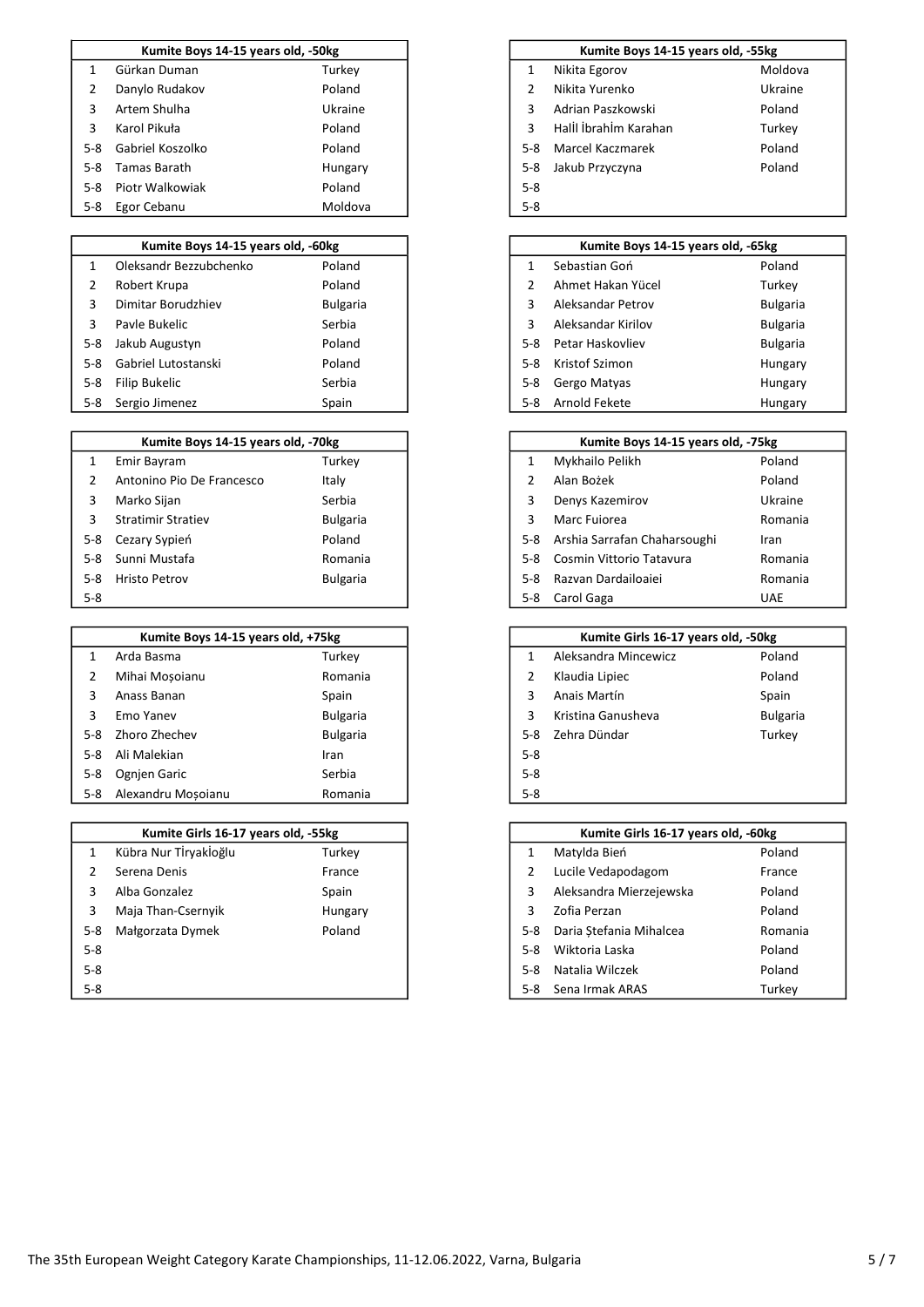|       | Kumite Girls 16-17 years old, -65kg |                 |                |
|-------|-------------------------------------|-----------------|----------------|
|       | Jazmin Halasz                       | Hungary         |                |
| 2     | Anca Dicu                           | Romania         | $\overline{2}$ |
| 3     | Krystie Bancala                     | France          | 3              |
| 3     | Roza Pawilcz                        | Poland          | 3              |
| $5-8$ | Patrycja Mielniczuk                 | Poland          | $5-8$          |
| $5-8$ | Juliette Bouniol                    | France          | $5-8$          |
| $5-8$ | Kinga Danieluk                      | Poland          | $5 - 8$        |
| $5-8$ | Mihaela Petrova                     | <b>Bulgaria</b> | $5 - 8$        |

### 1 Dmitrii Ringaci Moldova 2 Peter Herendi **Mungary** 2 Peter Herendi 3 Ayhan Efeoğlu **3** Turkey 3 Vuk Lalic **Serbia** 3 Kacper Budrewicz Poland 5-8 Abdulsamet Koçak Turkey 5-8 5-8 Enzo Tantillo France 5-8 Izan Escarbajal Spain Spain Spain Spain Spain Spain Spain Spain Spain Spain Spain Spain Spain Spain Spain 5-8 5-8 Kumite Boys 16-17 years old, -55kg

|       | Kumite Boys 16-17 years old, -65kg |                 |         | Kumite Boys 16-17 years old, -70kg |  |
|-------|------------------------------------|-----------------|---------|------------------------------------|--|
|       | Rostyslav Bezverkhnii              | Poland          |         | Aleksander Olszewski               |  |
|       | Daniil Taran                       | Ukraine         |         | Samuil Zhelev                      |  |
| 3     | Bogdan Dardailoaiei                | Romania         | 3       | Patrik Pollai                      |  |
| 3     | Pawel Konieczny                    | Poland          | 3       | Aleksander Nowak                   |  |
| $5-8$ | Dmytro Kazemirov                   | Ukraine         | $5 - 8$ | Kristiyan Nikolaev                 |  |
| $5-8$ | Jan Sozoniuk                       | Poland          | $5-8$   | Lukasz Michalak                    |  |
| 5-8   | Viktor Nikolov                     | <b>Bulgaria</b> | $5-8$   | Aleksandar Tanchev                 |  |
| $5-8$ | Artiom Velixar                     | Moldova         | $5-8$   | Erdal Gür                          |  |

|       | Kumite Boys 16-17 years old, -75kg |                 |         | Kumite Boys 16-17 years old, -80kg |                 |
|-------|------------------------------------|-----------------|---------|------------------------------------|-----------------|
|       | Nikola Komarovski                  | <b>Bulgaria</b> |         | Valentin Zhelev                    | <b>Bulgaria</b> |
|       | Filip Ivanov                       | <b>Bulgaria</b> |         | Wiktor Klimaszewski                | Poland          |
|       | Mihai Costache                     | Romania         | 3       | Octavian Beznea                    | Romania         |
|       | Jesus Prieto                       | Spain           | 3       | Kristof Bauer                      | Hungary         |
| 5-8   | Amir Arian Shahrouzfar             | <b>Iran</b>     | $5 - 8$ |                                    |                 |
| 5-8   | Hristiyan Kostov                   | <b>Bulgaria</b> | $5 - 8$ |                                    |                 |
| $5-8$ | Muhammed Emin Dalar                | Turkey          | $5 - 8$ |                                    |                 |
| 5-8   | Ivan Pavlovski                     | <b>Bulgaria</b> | $5 - 8$ |                                    |                 |

| Kumite Boys 16-17 years old, +80kg |                     |                 |  |  |  |  |  |
|------------------------------------|---------------------|-----------------|--|--|--|--|--|
| 1                                  | Cosmin Lazar-Serban | Romania         |  |  |  |  |  |
| 2                                  | Doğukan Kökoğlu     | Turkey          |  |  |  |  |  |
| 3                                  | Dinko Navaro        | <b>Bulgaria</b> |  |  |  |  |  |
| 3                                  |                     |                 |  |  |  |  |  |
| $5-8$                              |                     |                 |  |  |  |  |  |
| $5-8$                              |                     |                 |  |  |  |  |  |
| $5 - 8$                            |                     |                 |  |  |  |  |  |
| $5 - 8$                            |                     |                 |  |  |  |  |  |

### Kumite Girls 16-17 years old, +65kg

- 1 Evelyn Dobosová Slovakia 2 Feyzanur Utlu Turkey
- 
- 
- 
- 
- 
- 

|               | Kumite Boys 16-17 years old, -60kg |                 |
|---------------|------------------------------------|-----------------|
| 1             | Ricardo Constantinescu             | Romania         |
| $\mathcal{P}$ | Wiktor Brózio                      | Poland          |
| 3             | Wiktor Kalita                      | Poland          |
| 3             | Kacper Budrewicz                   | Poland          |
| $5 - 8$       | Stanislav Beydovski                | <b>Bulgaria</b> |
| $5-8$         | Enzo Tantillo                      | France          |
| $5 - 8$       | Izan Escarbajal                    | Spain           |
| $5-8$         |                                    |                 |

| Kumite Boys 16-17 years old, -65kg |                 | Kumite Boys 16-17 years old, -70kg |                      |                 |
|------------------------------------|-----------------|------------------------------------|----------------------|-----------------|
| yslav Bezverkhnii                  | Poland          |                                    | Aleksander Olszewski | Poland          |
| il Taran                           | Ukraine         |                                    | Samuil Zhelev        | <b>Bulgaria</b> |
| lan Dardailoaiei                   | Romania         | 3                                  | Patrik Pollai        | Hungary         |
| el Konieczny                       | Poland          | 3                                  | Aleksander Nowak     | Poland          |
| tro Kazemirov                      | Ukraine         | $5-8$                              | Kristiyan Nikolaev   | <b>Bulgaria</b> |
| ozoniuk                            | Poland          | $5-8$                              | Lukasz Michalak      | Poland          |
| or Nikolov                         | <b>Bulgaria</b> | $5-8$                              | Aleksandar Tanchev   | <b>Bulgaria</b> |
| m Velixar                          | Moldova         | $5-8$                              | Erdal Gür            | Turkev          |

|               | Kumite Boys 16-17 years old, -80kg |                 |  |  |  |  |  |  |
|---------------|------------------------------------|-----------------|--|--|--|--|--|--|
| 1             | Valentin Zhelev                    | <b>Bulgaria</b> |  |  |  |  |  |  |
| $\mathcal{P}$ | Wiktor Klimaszewski                | Poland          |  |  |  |  |  |  |
| 3             | Octavian Beznea                    | Romania         |  |  |  |  |  |  |
| 3             | Kristof Bauer                      | Hungary         |  |  |  |  |  |  |
| $5 - 8$       |                                    |                 |  |  |  |  |  |  |
| $5-8$         |                                    |                 |  |  |  |  |  |  |
| $5-8$         |                                    |                 |  |  |  |  |  |  |
| 5.2           |                                    |                 |  |  |  |  |  |  |